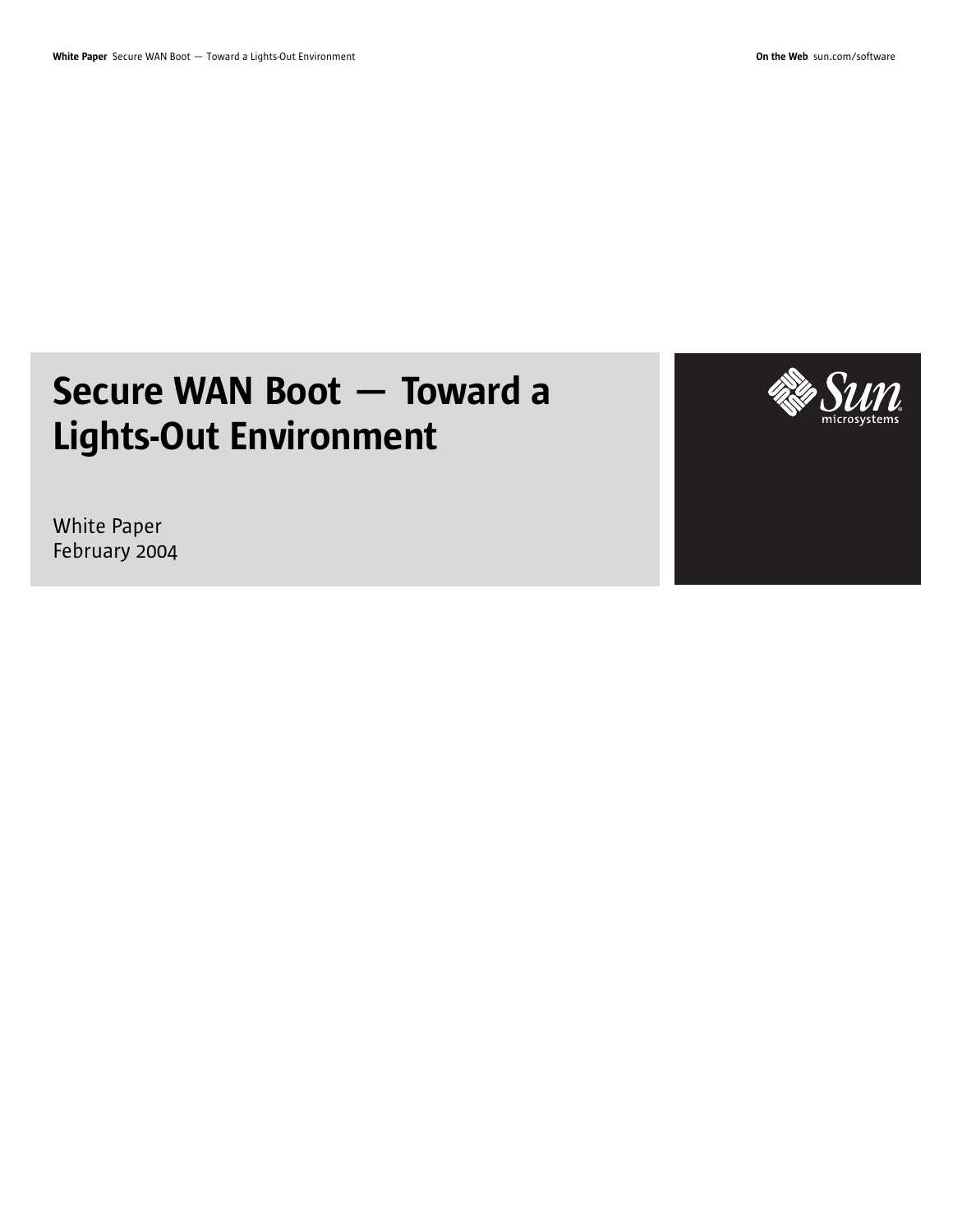# Table of Contents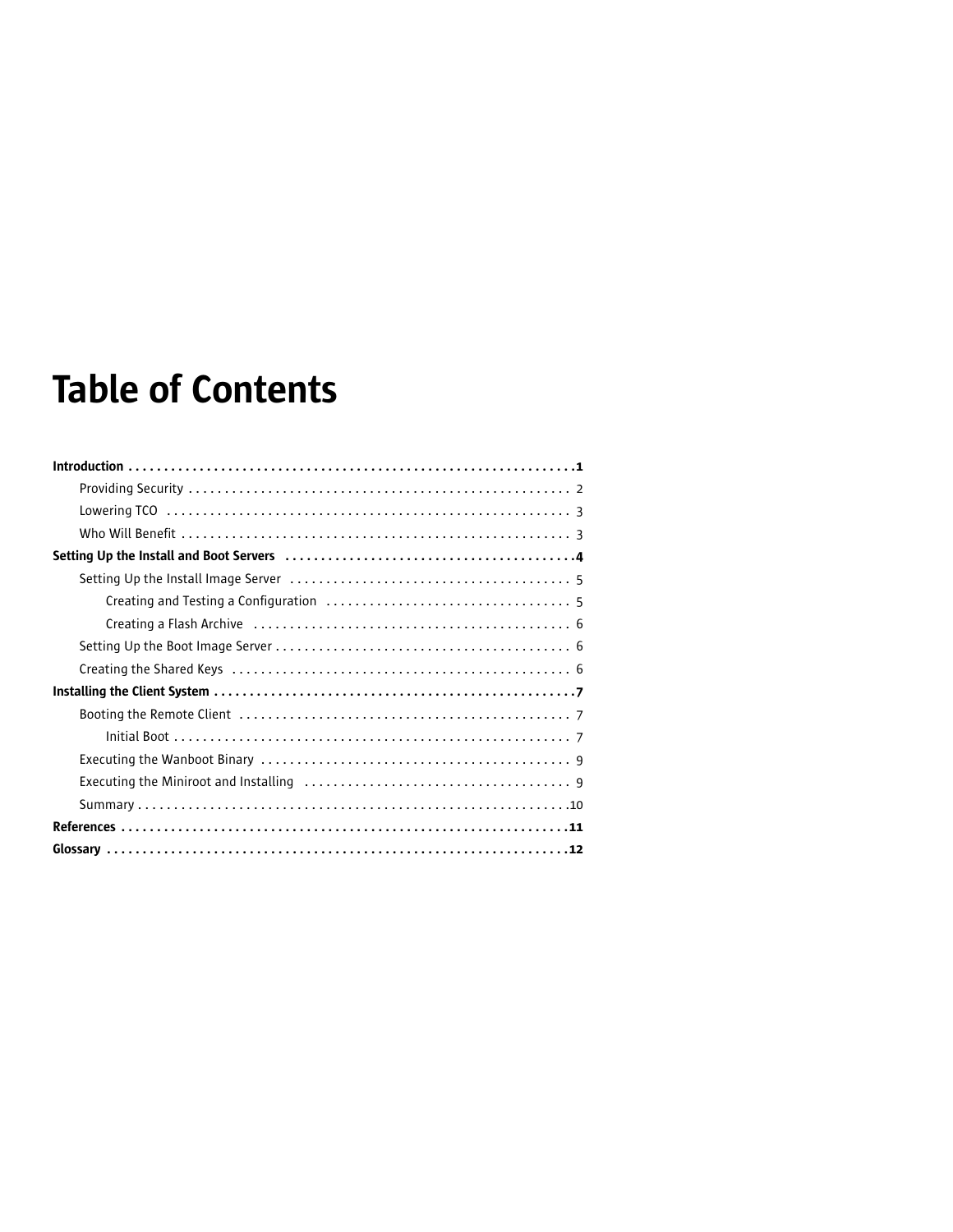# Introduction

Many customers would like to consolidate their installation and deployment operations to one central location, booting and installing software on servers deployed in lights-out facilities around the world. To help customers meet this goal, Sun has developed the Secure WAN Boot technology.

Secure WAN Boot technology provides a method to securely boot and install systems over the Internet with authentication of the client and secure transmission of the install image. This new technology, introduced in the Solaris™ 9 Operating System (OS), is the first of its type to be provided by a major UNIX® vendor. It helps IT departments manage a lights-out environment by enabling administrators to remotely install systems over geographically dispersed areas.

JumpStart™ software, Sun's current network install utility, works well on Local Area Networks (LANs), but is not a scalable option for customers who need to provision systems for remote sites. While the Solaris 8 OS provides the Dynamic Host Configuration Protocol (DHCP) as an option for network configuration during remote boot, the balance of JumpStart software's remote boot process relies on NFS version 2 or 3 for downloading the operating system and installation images. NFS lacks the security mechanisms required by Internet service providers (ISPs) and others who desire secure wide area network (WAN) installations.

A further issue with DHCP is that it is a LAN-based, rather than WAN-based, protocol that requires a DHCP server or relay server for every subnet. Using per-subnet DHCP servers creates a scalability bottleneck for customers with high numbers of installation sites and tight space requirements. In addition, NFS does not perform well in high-latency, low-bandwidth environments (WANs), and requires an NFS install server per site. Figure 1-1 illustrates the security and infrastructure issues associated with using the JumpStart software over a WAN.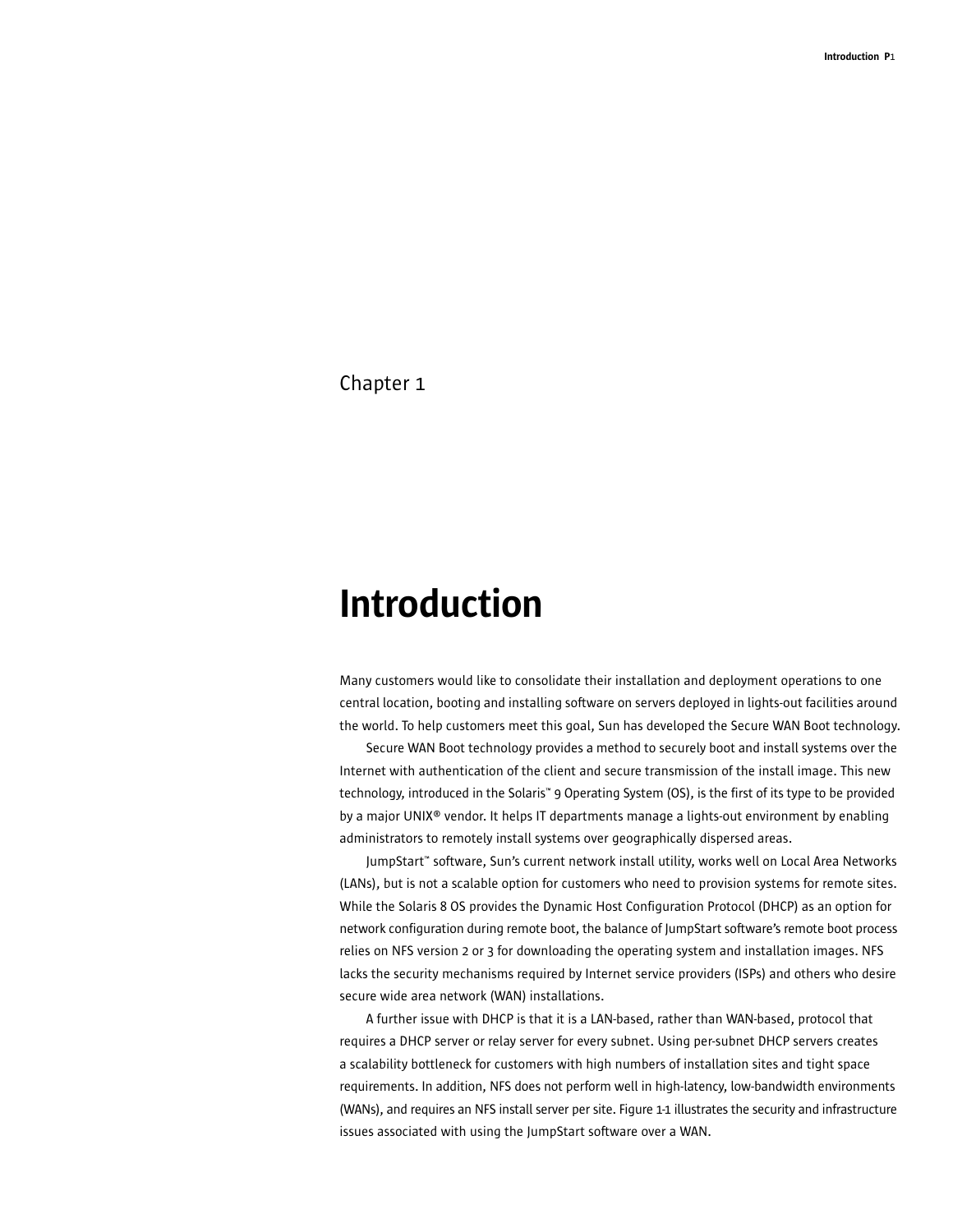

Secure WAN Boot technology uses a digital signature (SHA1) in the first stage of the boot process, then utilizes HTTPS (HyperText Transfer Protocol Secure sockets), Triple Data Encryption Standard (3DES), and Secure Hashing Algorithm 1 (SHA-1) (see Chapter 2) to solve most of the security issues that arise when using the JumpStart software to install systems over WANs. It also eliminates the need for per-subnet DHCP servers or relays and per-site NFS servers at the remote site, as shown in Figure 1-2.



#### Figure 1-2: Secure WAN installation with Secure WAN Boot technology

## Providing Security

Secure WAN Boot technology provides security over the Internet and insecure WANs with the following measures:

- Peer Authentication It verifies the identities of the client and server by exchanging digital certificates (after the security payload has been downloaded, see Chapter 3).
- Data Confidentiality It encrypts all of the information for transmission to prevent a third party from reading it.
- Data Integrity It uses digital signatures and secure connections to verify that a third party has not modified the information received.

Figure 1-1: JumpStart software over a WAN is insecure and requires additional infrastructure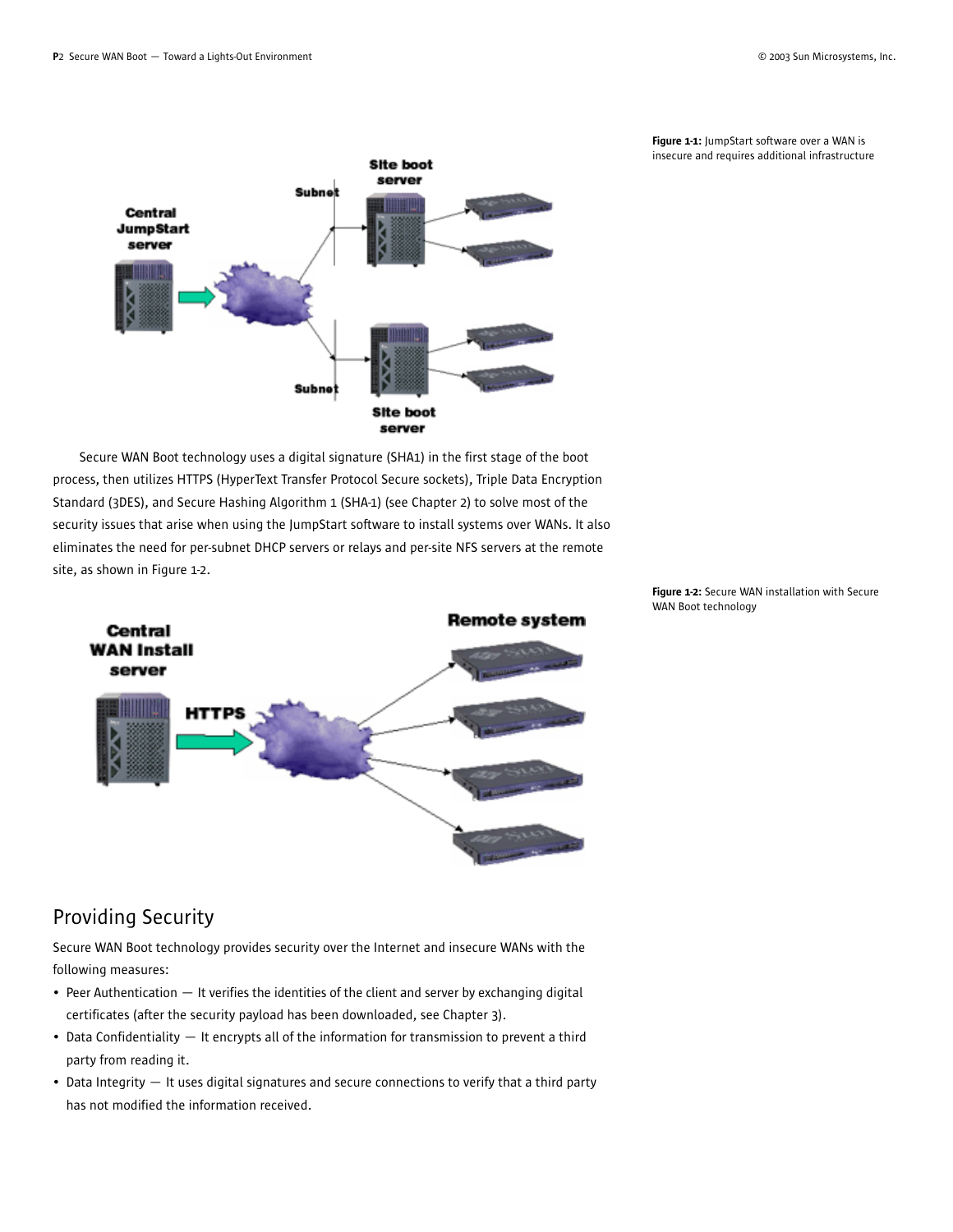In addition, using a standard base configuration can help increase the security of individual systems by ensuring that unnecessary software is removed from all systems that provide specific functions. For example, a standard configuration for Web servers could be created that uses a stripped-down, secure version of the Solaris OS. Since every Web server uses the exact same configuration, and is essentially a clone of the original, the chances of a security breach due to a configuration error are significantly reduced.

## Lowering TCO

Using Secure WAN Boot technology for Internet-based installs can help lower a company's total cost of ownership (TCO) by:

- Reducing necessary infrastructure (JumpStart servers, disk space) by using compressed Flash archives and eliminating per-subnet NFS servers
- Enabling secure system deployments over WANs both locally and remotely, decreasing the need for senior administrators at remote sites
- Reducing network costs by using public networks
- Increasing efficiency by centralizing administration: Difficult administration tasks (setting up install and boot servers) can be centralized; junior administrators can install remote systems per company standards in a consistent, secure manner
- Increasing scalability by enabling remote installations of additional systems
- Automating upgrades Situations where initial installations are acceptable (Flash archives overwrite existing software)

## Who Will Benefit

The security and increased speed features of the Secure WAN Boot technology will be beneficial in many environments, including:

- Data centers Where security might not be as crucial, but TCO is
- E-commerce and (ISP) environments Where scalability, flexibility, consistency, and security are paramount issues
- Trading floors and banks—Where increased security, consistency, central administration, efficiency, and reduced infrastructure have a tremendous impact on lowering TCO
- Government agencies and others providing services to remote locations Where there is a need for centralizing administration, increasing security, and reducing or eliminating the cost of sending administrators to remote sites
- Any enterprise With the need to install systems over a WAN in a consistent and secure manner in order to increase scalability, flexibility, and efficiency while decreasing administration and infrastructure costs

Secure WAN Boot support in the boot Programmable Read-Only Memory (PROM) is planned for the majority of new Sun platforms. Legacy UltraSPARC® systems are supported via a local copy of the wanboot executable, explained in Chapter 3. Secure WAN Boot servers must be running the Solaris 9 OS, while client installations are supported for the Solaris 8 OS (update 5) or later.

Secure WAN Boot technology is basically performed in two steps: 1) *Setting up the install and boot servers*, and 2) *Installing the remote client*. These steps are discussed in more detail in the following pages.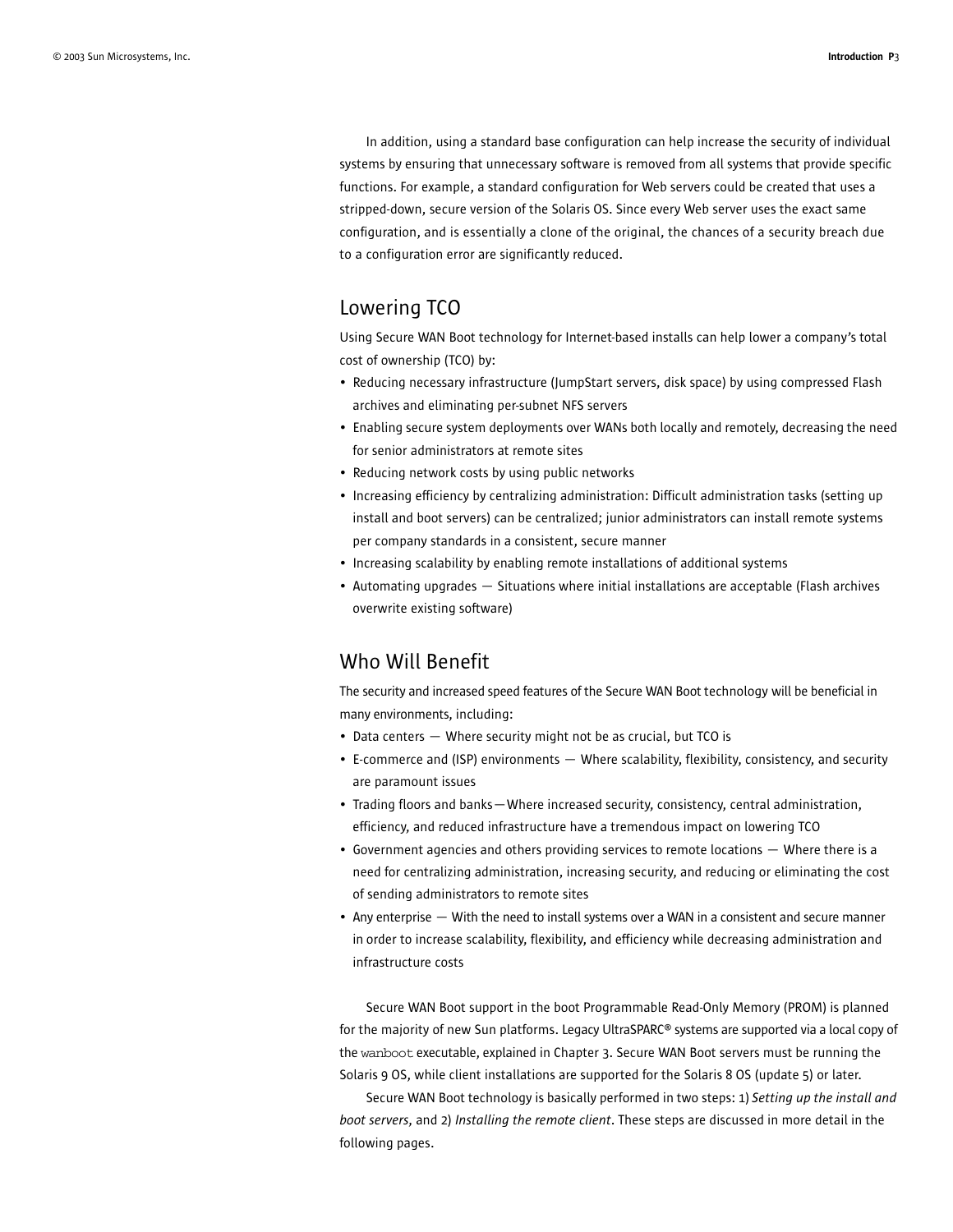# Setting Up the Install and Boot Servers

There are two distinct server functions required for the Secure WAN Boot technology as shown in Figure 2-1. They are:

- An install server, to provide install images
- A boot server, to provide second-stage boot (wanboot), third-stage boot (Solaris OS miniroot) images, and per-client security payloads

These functions, while individually contained, may be run on a single system or distributed across multiple systems. The initial set up of the install servers is required only once for an entire network. Install images can be added as needed, and additional servers can be employed to support large numbers of simultaneous client installations. In the future, a utility will be provided to automate the configuration of the required servers.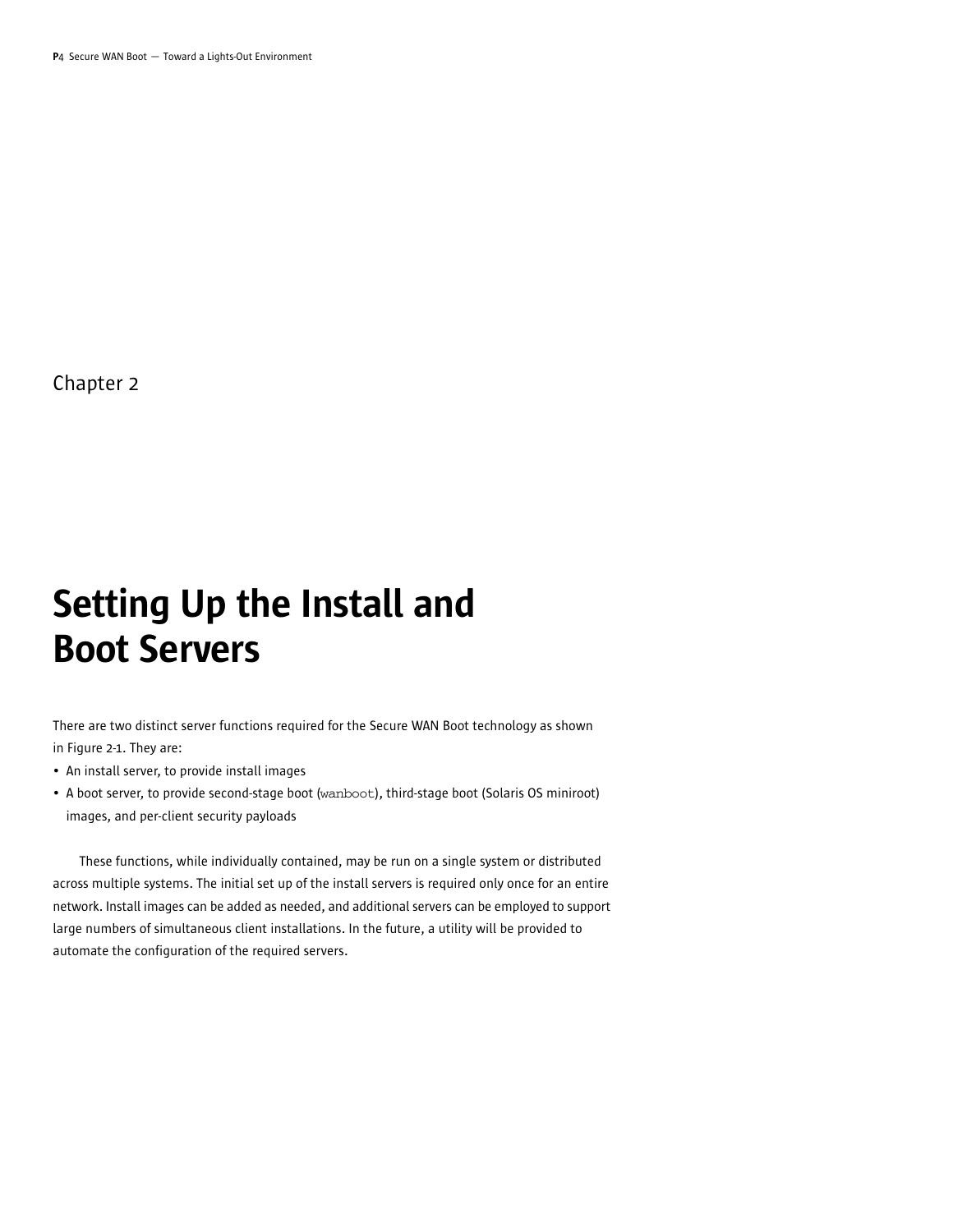Figure 2-1: Secure WAN Boot servers and their contents



# Setting Up the Install Image Server

The install server contains the Flash archives of the various client configurations available for Secure WAN Boot technology. Each install image archive should contain the base configuration, for example, the Solaris OS for the target platform and patches, as well as the appropriate hardware drivers and the application profile for the desired system service.

#### Creating and Testing a Configuration

A base configuration, containing the Solaris OS and current patches for the type of server to be installed, must be created and thoroughly tested. The administrator then determines which hardware will be resident on the target system and installs the corresponding drivers and any necessary patches. For a modular approach, application profiles can be created and added to the base configuration to create specific service images, for example, application server, database server, Web server, and cache server. Figure 2-2 shows how base configurations and application profiles can be combined to create service images and the resulting Flash archives.



Figure 2-2: Base configurations, application profiles, and Flash archives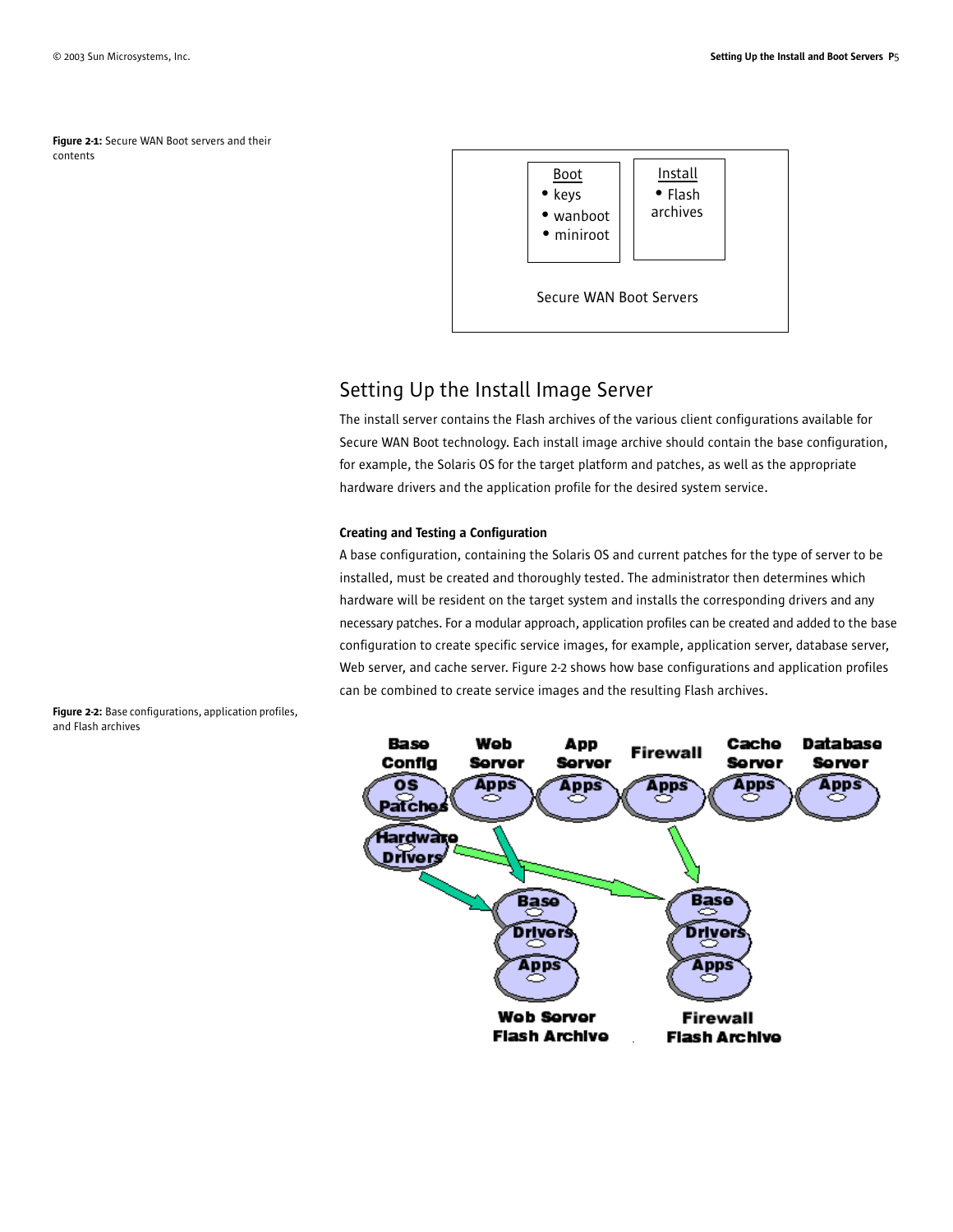#### Creating a Flash Archive

After a service configuration has been created and tested, a Flash archive can be created from it. The Flash technology enables administrators to create a snapshot image of a complete system, including the Solaris OS, applications, and system configuration. When a Flash archive is installed on a system, all of the files in the archive are copied to that system, giving the newly installed system the same installation configuration as the original system. Installing a new system with Flash archives is much faster than using a JumpStart software image since the files are simply copied to the target system, rather than installed individually through pkgadd. Once the archives have been created, they can be moved to the install server.

#### Setting Up the Boot Image Server

The boot image server provides the per-client security payloads, wanboot executable, Solaris OS miniroot, and appropriate utilities, libraries, and files to allow the Solaris OS miniroot to boot and run installation software on the client system. Detailed instructions for setting up all of the Secure WAN Boot servers can be found in *Secure WAN Install — Setting Up Install Servers*.

### Creating the Shared Keys

For each client, it is necessary to configure the boot server with information to allow the client to be identified and authenticated. This includes placing a pair of keys onto the client system and boot server. This key pair  $-$  the "shared keys"  $-$  is normally unique for each client, but may be used on all clients depending on the level of security required.

The first key is an SHA-1 symmetric authentication key used for signing and authenticating the wanboot binary. The second is a 3DES symmetric encryption key used for encrypting and decrypting the security payload.

Secure WAN Boot technology provides utilities to help add new install clients, and tools that enables customers to implement or integrate with an appropriate configuration and key management infrastructure.

Note – The shared secret keys are resident on the client in the boot PROM, and can be accessed by any application that can access the boot PROM nvram (should only be accessible by root) or from the console (which should be physically secure).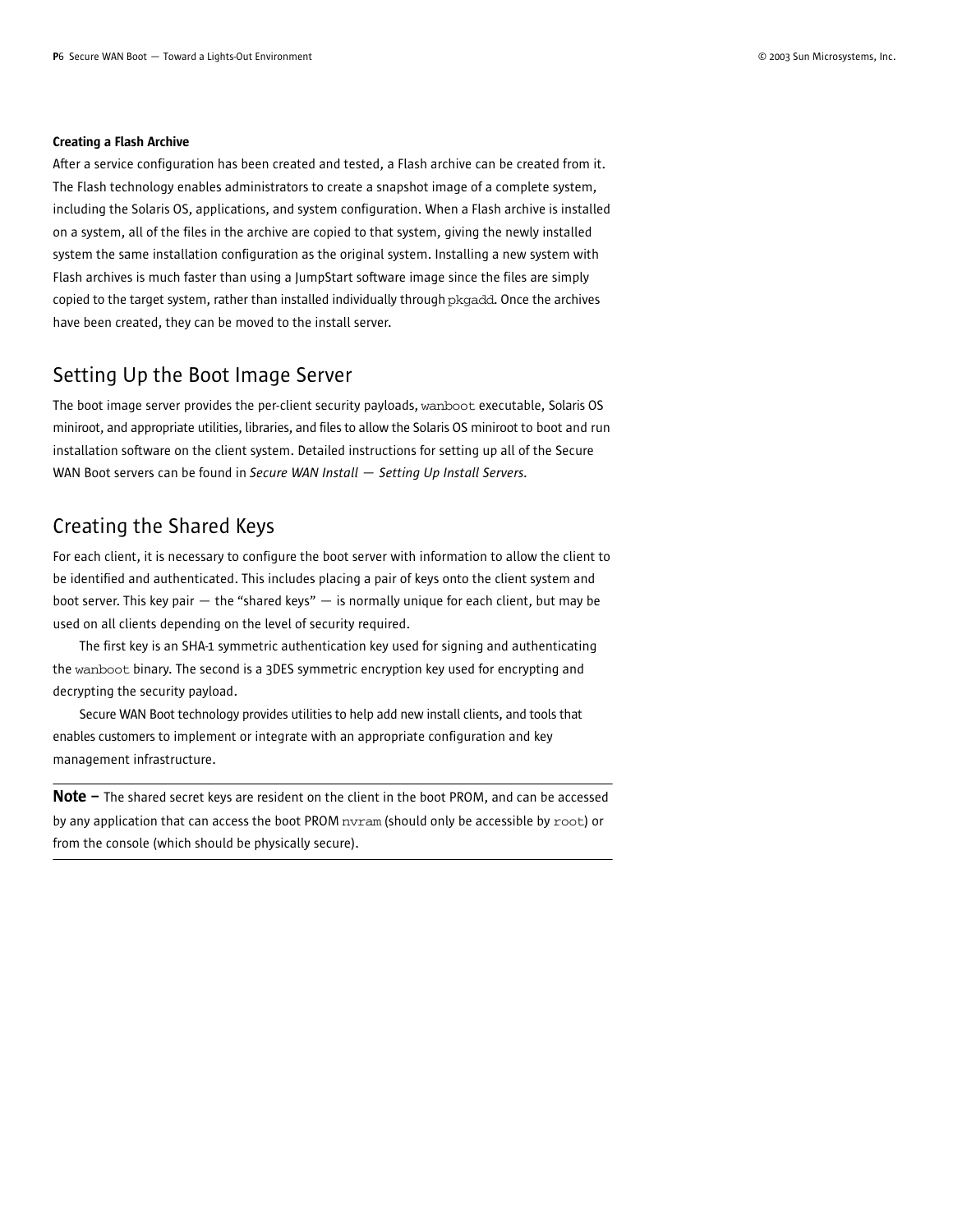# Installing the Client System

Installing a Secure WAN Boot client system consists of three main stages:

- Booting the remote client and downloading the wanboot binary
- Executing the wanboot binary and downloading the WAN Boot security payload and Solaris OS miniroot
- Executing the miniroot, which downloads and installs the install image

### Booting the Remote Client

During the initial boot process, the remote system local interface is configured (for example, remote system IP address, remote system host name, and so on) and the address of the boot server is specified. If they are not already present, the shared keys should be set. The remote system then downloads the wanboot executable from the boot server. These steps are discussed in more detail below.

#### Initial Boot

Normally, a client has a secure console connection that is used to initiate the installation. Alternatively, the system can be configured to automatically install software when it is powered on (a console connection is needed to deal with any errors).

Prior to starting the wanboot download, the remote client network interface must be configured; the following parameters must be set:

- Client IP address
- Client host name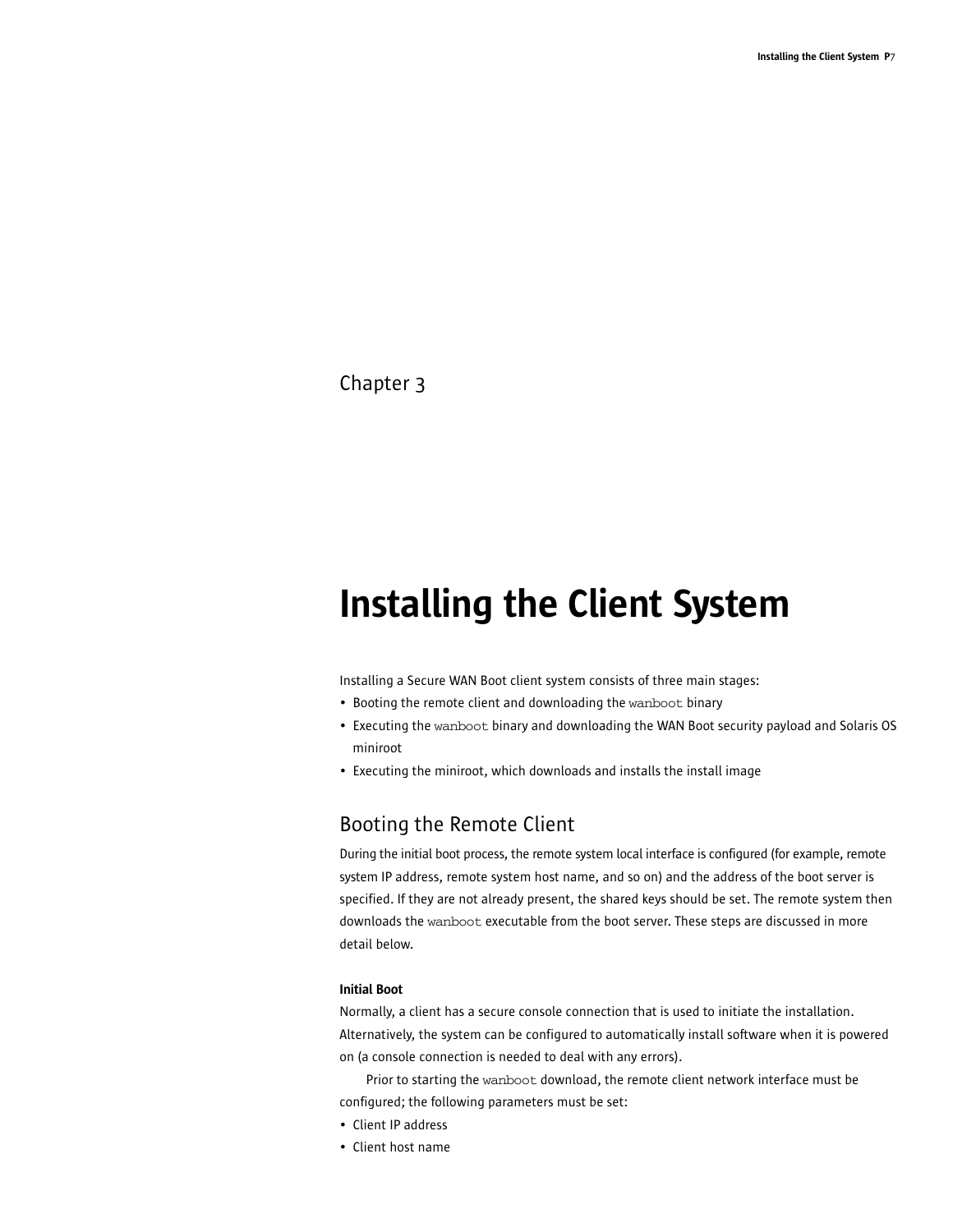- Client subnet mask
- Client default router IP address

Additionally, the boot server address must be specified. These parameters may be specified from the Open Boot Prom (OBP) command line by setting the OBP environment variable, network-boot-arguments:

**ok** setenv network-boot-arguments host-ip=<IP address>,...

or they may be specified as additional arguments to the 'boot net' command (see below).

It is possible to use DHCP to supply the parameter values by setting network-bootarguments to 'dhcp':

**ok** setenv network-boot-arguments dhcp

or by using an alternative form of the 'boot net' command (see below). If the shared keys are not already present on the client, they should be specified using

the OBP command:

```
ok set-security-key <keyname=keyvalue>
```
The OBP command used to download the wanboot binary is:

**ok** boot net <optional arguments> - install

or, to use DHCP to provide the client interface configuration:

```
ok boot net:dhcp <optional arguments> - install
```
The boot PROM downloads the second stage boot (wanboot executable), which is accompanied by a digital signature signed with the server's copy of the shared authentication key. The OBP will only execute a correctly signed wanboot binary. Figure 3-1 illustrates the downloading process.

For systems without Secure WAN Boot support in the boot PROM, the wanboot can be performed by executing the wanboot binary provided on the install media; for example:

ok boot cdrom -F wanboot -o prompt - install

Note the use of the '-o prompt' argument; this causes wanboot to prompt for the necessary interface configuration parameters, boot server address, and shared keys.



4 Send wanboot

Figure 3-1: Boot and download process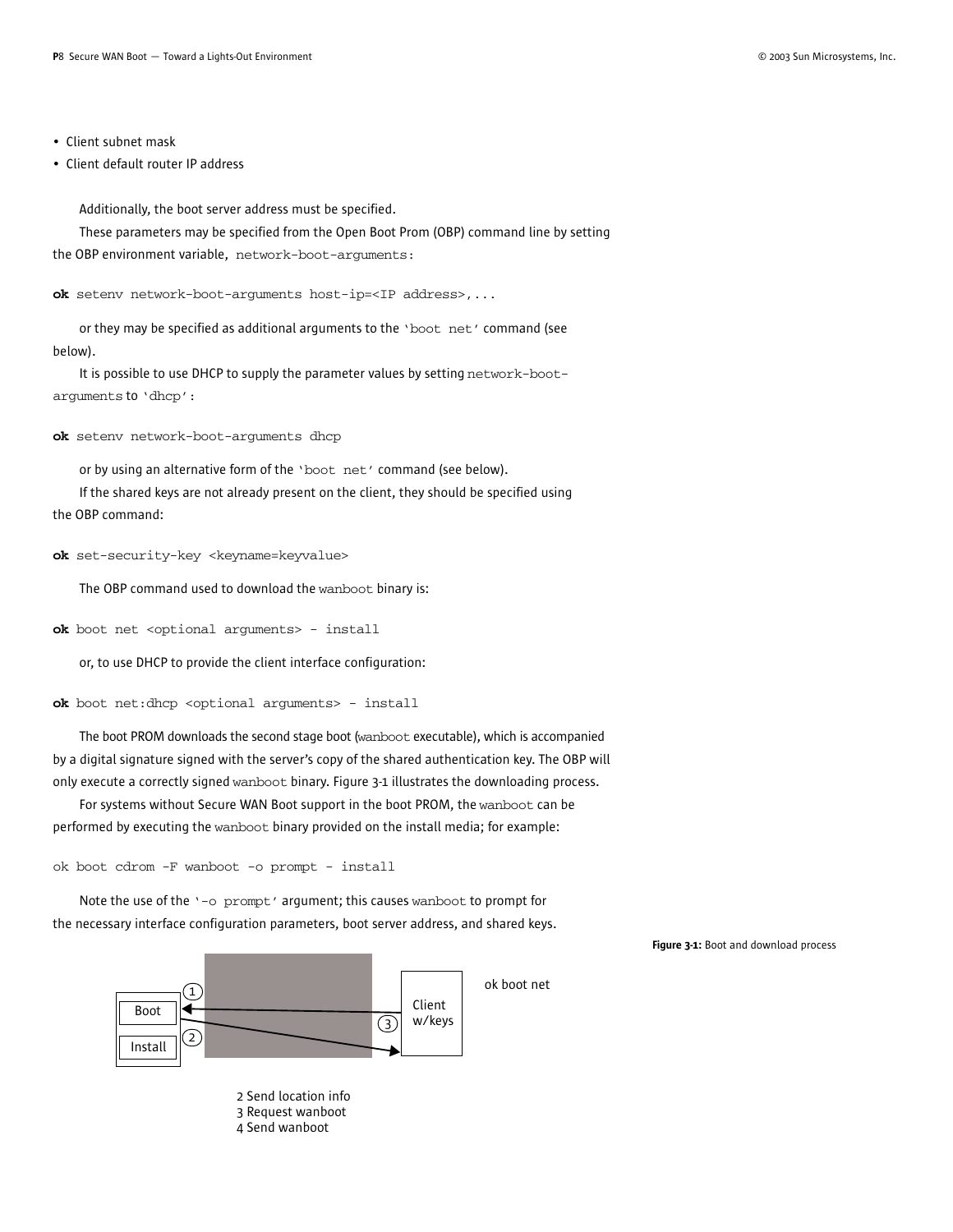### Executing the Wanboot Binary

The OBP executes the wanboot binary, which then downloads a security payload that has been signed with the client's authentication key and encrypted with the client's encryption key from the install server. The security payload contains the message digest algorithm type, the client's private key, and the client certificate. The certificate authority (CA) certificate is downloaded within the security payload and is used to set up the Secure Sockets Layer (SSL) connection. It is the means by which SSL authenticates the boot/install server. The client certificate and private key are used by SSL to authenticate the client.

After the payload is decrypted, wanboot uses the certificate and client key to authenticate identities and set up a secure SSL connection between the client and the install server. (Secure WAN Boot technology supports a subset of the standard SSL encryption algorithms.) The administrator has the option to disable SSL if a secure HyperText Transfer Protocol (HTTP) transaction is not needed, for example, on secure private networks.

Next, wanboot uses this authenticated, encrypted connection to download a boot file system image that contains a copy of the Solaris OS miniroot and the appropriate utilities, libraries, and files to allow the Solaris OS miniroot to boot and run the installation software (Figure 3-2). Using an encrypted connection helps ensure confidentiality of the transmitted data.

If the boot file system is valid, wanboot mounts it and the Solaris OS miniroot is extracted. The miniroot is then executed.



\*Not actual commands, for illustration only

### Executing the Miniroot and Installing

When the Solaris OS miniroot executes, it starts the install process which retrieves the SSL certificates used by wanboot (passed to the client in the security payload) and uses them to enable a secure download of the Flash archive image from the install server, as depicted in Figure 3-3.

Figure 3-2: SSL connection and download process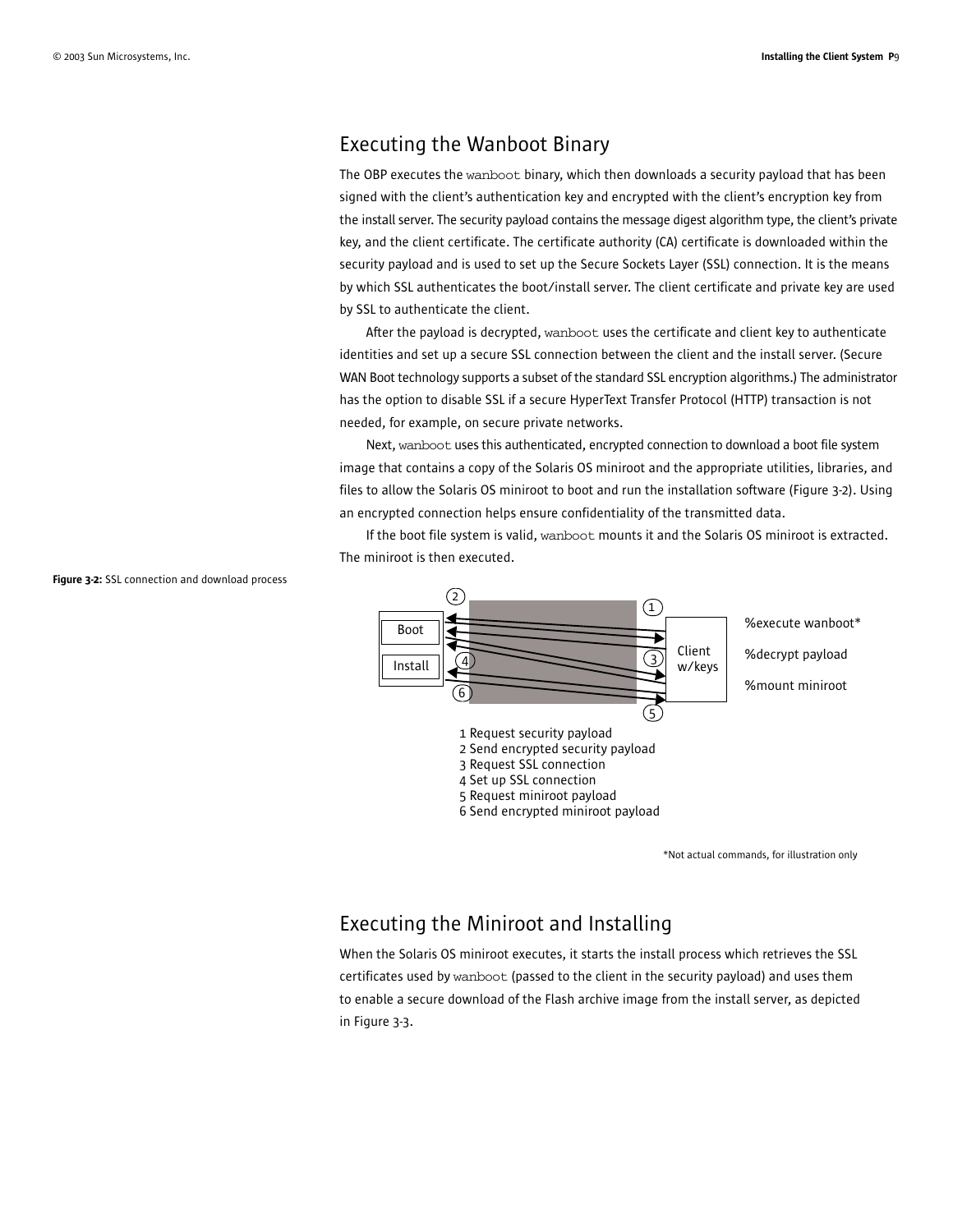

1 Request install archive over SSL 2 Send encrypted install archive

\*Not actual commands, for illustration only

## Summary

Considering the economic uncertainty of the times, the need to cut costs and increase productivity is at the forefront of every IT manager's mind. Secure WAN Boot technology helps address these needs by giving administrators the ability to install systems over the Internet in a secure and efficient manner. With products like Secure WAN Boot technology, Sun is helping companies cut costs and enabling them to move one step closer to a lights-out environment.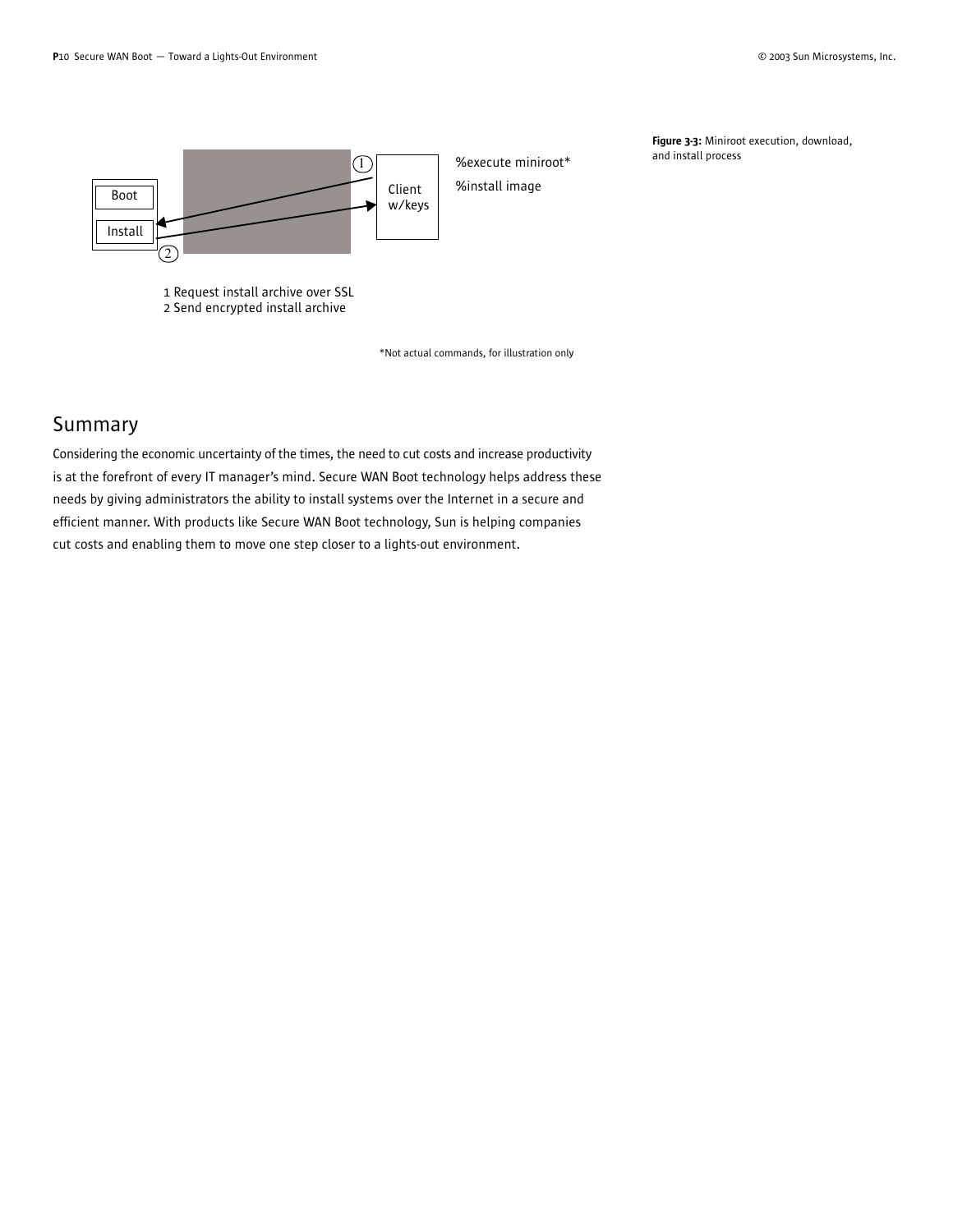# References

Sun Microsystems posts complete information on its hardware and software products and service offerings in the form of data sheets, specifications, and white papers at sun.com.

- Sun BluePrints™ papers:
	- *Building a Bootable JumpStart Installation CD-ROM* by John S. Howard
	- *WebStart Flash* by John S. Howard and Alex Noordergraaf
- Other:
	- *Web Security, Privacy & Commerce* by Simson Garfinkel, O'Reilly Publishers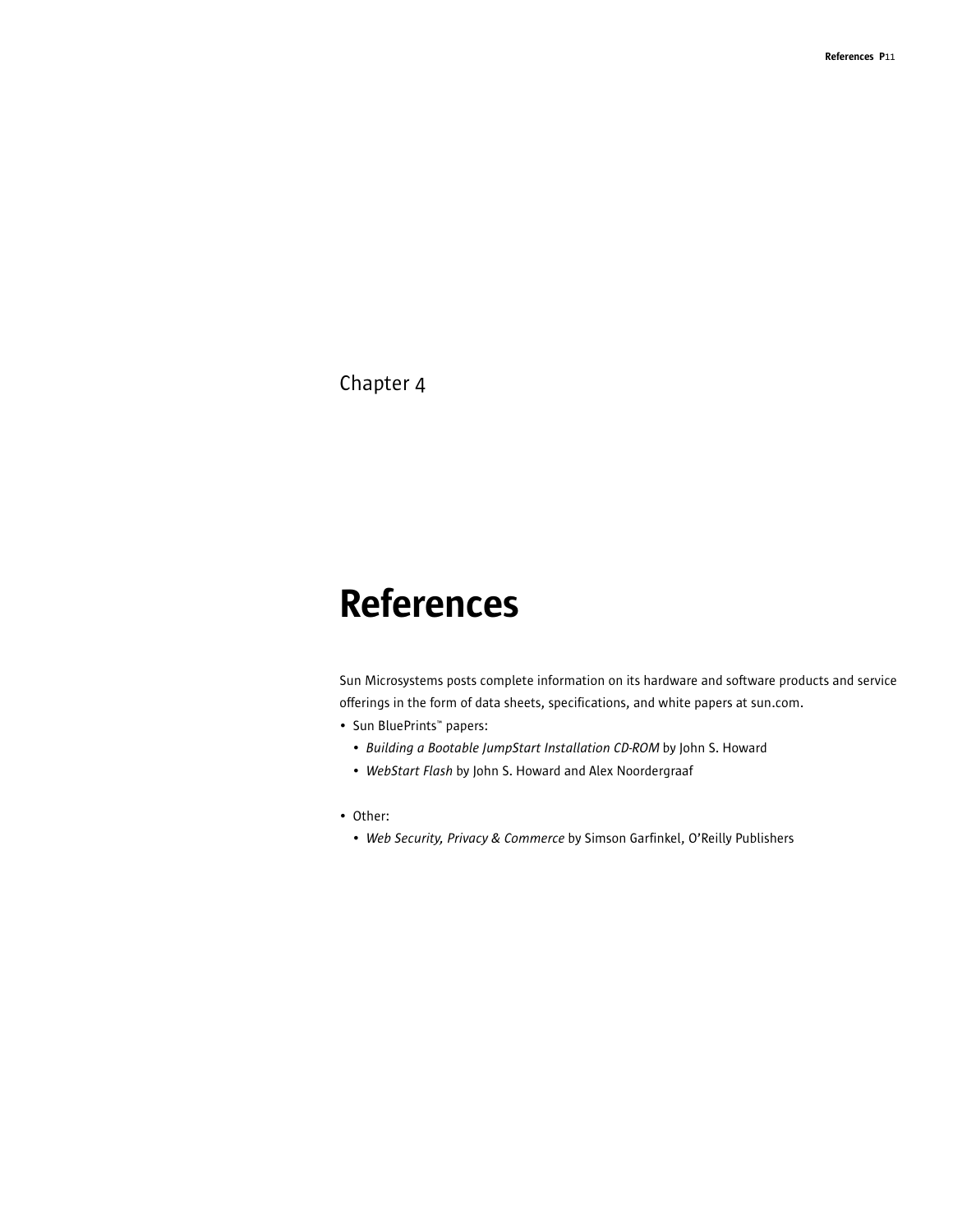# Glossary

- Cryptography: Mathematical techniques for protecting information.
- 3DES: Triple Data Encryption Standard: A block encryption algorithm, encrypting data blocks of 64 bits at a time with 56-bit keys (original DES) or 112-bit keys (3DES).
- Digital certificates: A general-purpose identification system that uses public key cryptography. It is a signed block of data that contains a public key and other information, such as a person's name and e-mail address.
- Message digest: Message digest functions distill the information contained in a file into a single large number, usually between 128 and 256 bits in length. They are sometimes referred to as "one-way hash" functions because they produce values that are difficult to invert, resistant to attack, effectively unique, and widely distributed. Message digest algorithms
- are used to create digital signatures, message authentication codes, and encryption keys.
- **SHA-1:** A revised version of the Secure Hashing Algorithm designed for use with the National Institute for Standards and Technology's Digital Signature Standard.
- SSL: Secure Sockets Layer: A general-purpose Web cryptographic protocol for securing bidirectional communication channels.
- Symmetric authenticating key: The same key is used for encrypting and decrypting.

Note – Definitions are from *Web Security, Privacy & Commerce* by Simson Garfinkel, O'Reilly Publishers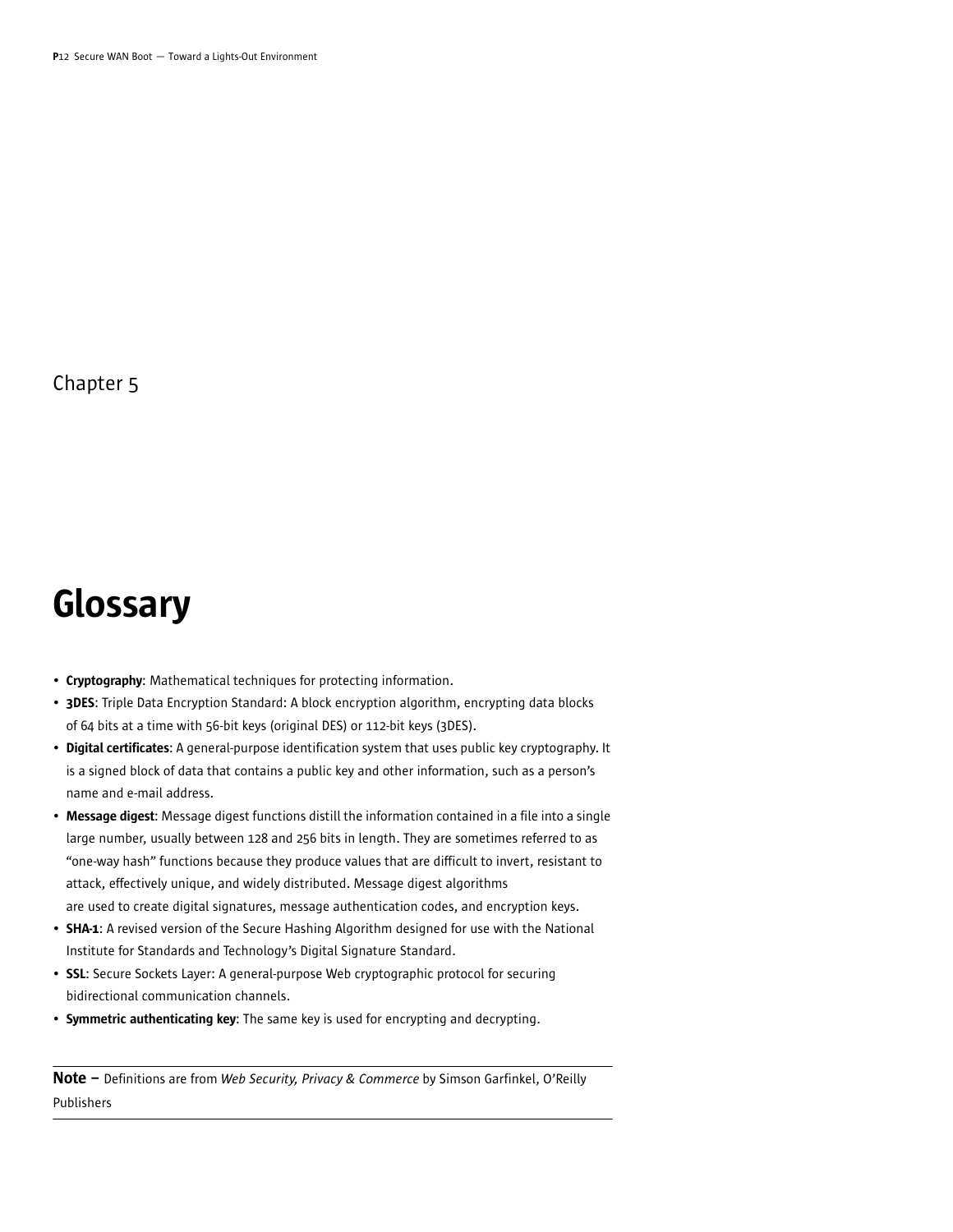## $\mathsf{SUM}^{\mathsf{m}}$  Copyright 2004 Sun Microsystems, Inc., 4150 Network Circle, Santa Clara, California 95054 U.S.A. All rights reserved.

This product or document is protected by copyright and distributed under licenses restricting its use, copying, distribution, and decompilation. No part of this product or document may be reproduced in any form by any means without prior written authorization of Sun and its licensors, if any. Third-party software, including font technology, is copyrighted and licensed from Sun suppliers.

Parts of the product may be derived from Berkeley BSD systems, licensed from the University of California. UNIX is a registered trademark in the U.S. and other countries, exclusively licensed through X/Open Company, Ltd.

Sun, Sun Microsystems, the Sun logo, JumpStart, Solaris, and Sun Blueprints are trademarks, registered trademarks, or service marks of Sun Microsystems, Inc. in the U.S. and other countries. All SPARC trademarks are used under license and are trademarks or registered trademarks of SPARC International, Inc. in the U.S. and other countries. Products bearing SPARC trademarks are based upon an architecture developed by Sun Microsystems, Inc.

The OPEN LOOK and Sun™ Graphical User Interface was developed by Sun Microsystems, Inc. for its users and licensees. Sun acknowledges the pioneering efforts of Xerox in researching and developing the concept of visual or graphical user interfaces for the computer industry. Sun holds a non-exclusive license from Xerox to the Xerox Graphical User Interface, which license also covers Sun's licensees who implement OPEN LOOK GUIs and otherwise comply with Sun's written license agreements.

RESTRICTED RIGHTS: Use, duplication, or disclosure by the U.S. Government is subject to restrictions of FAR 52.227-14(g)(2)(6/87) and FAR 52.227-19(6/87), or DFAR 252.227-7015(b)(6/95) and DFAR 227.7202-3(a).

DOCUMENTATION IS PROVIDED "AS IS" AND ALL EXPRESS OR IMPLIED CONDITIONS, REPRESENTATIONS AND WARRANTIES, INCLUDING ANY IMPLIED WARRANTY OF MERCHANTABIL-ITY, FITNESS FOR A PARTICULAR PURPOSE OR NON-INFRINGEMENT, ARE DISCLAIMED, EXCEPT TO THE EXTENT THAT SUCH DISCLAIMERS ARE HELD TO BE LEGALLY INVALID.

SUN™ Copyright 2004 Sun Microsystems, Inc., 4150 Network Circle, Santa Clara, Californie 95054 Etats-Unis. Tous droits réservés.

Ce produit ou document est protégé par un copyright et distribué avec des licences qui en restreignent l'utilisation, la copie, la distribution, et la décompilation. Aucune partie de ce produit ou document ne peut être reproduite sous aucune forme, par quelque moyen que ce soit, sans l'autorisation préalable et écrite de Sun et de ses bailleurs de licence, s'il y en a. Le logiciel détenu par des tiers, et qui comprend la technologie relative aux polices de caractères, est protégé par un copyright et licencié par des fournisseurs de Sun.

Des parties de ce produit pourront être dérivées des systèmes Berkeley BSD licenciés par l'Université de Californie. UNIX est une marque déposée aux Etats-Unis et dans d'autres pays et licenciée exclusivement par X/Open Company, Ltd.

Sun, Sun Microsystems, le logo Sun, JumpStart, Solaris, et Sun Blueprints sont des marques de fabrique ou des marques déposées, ou marques de service, de Sun Microsystems, Inc. aux Etats-Unis et dans d'autres pays. Toutes les marques SPARC sont utilisées sous licence et sont des marques de fabrique ou des marques déposées de SPARC International, Inc. aux Etats-Unis et dans d'autres pays. Les produits portant les marques SPARC sont basés sur une architecture développée par Sun Microsystems, Inc.

L'interface d'utilisation graphique OPEN LOOK et Sun™ a été développée par Sun Microsystems, Inc. pour ses utilisateurs et licenciés. Sun reconnaît les efforts de pionniers de Xerox pour la recherche et le développement du concept des interfaces d'utilisation visuelle ou graphique pour l'industrie de l'informatique. Sun détient une licence non exclusive de Xerox sur l'interface d'utilisation graphique Xerox, cette licence couvrant également les licenciés de Sun qui mettent en place l'interface d'utilisation graphique OPEN LOOK et qui en outre se conforment aux licences écrites de Sun.

CETTE PUBLICATION EST FOURNIE "EN L'ETAT" ET AUCUNE GARANTIE, EXPRESSE OU IMPLICITE, N'EST ACCORDEE, Y COMPRIS DES GARANTIES CONCERNANT LA VALEUR MARCHANDE, L'APTITUDE DE LA PUBLICATION A REPONDRE A UNE UTILISATION PARTICULIERE, OU LE FAIT QU'ELLE NE SOIT PAS CONTREFAISANTE DE PRODUIT DE TIERS. CE DENI DE GARANTIE NE S'APPLIQUERAIT PAS, DANS LA MESURE OU IL SERAIT TENU JURIDIQUEMENT NUL ET NON AVENU.